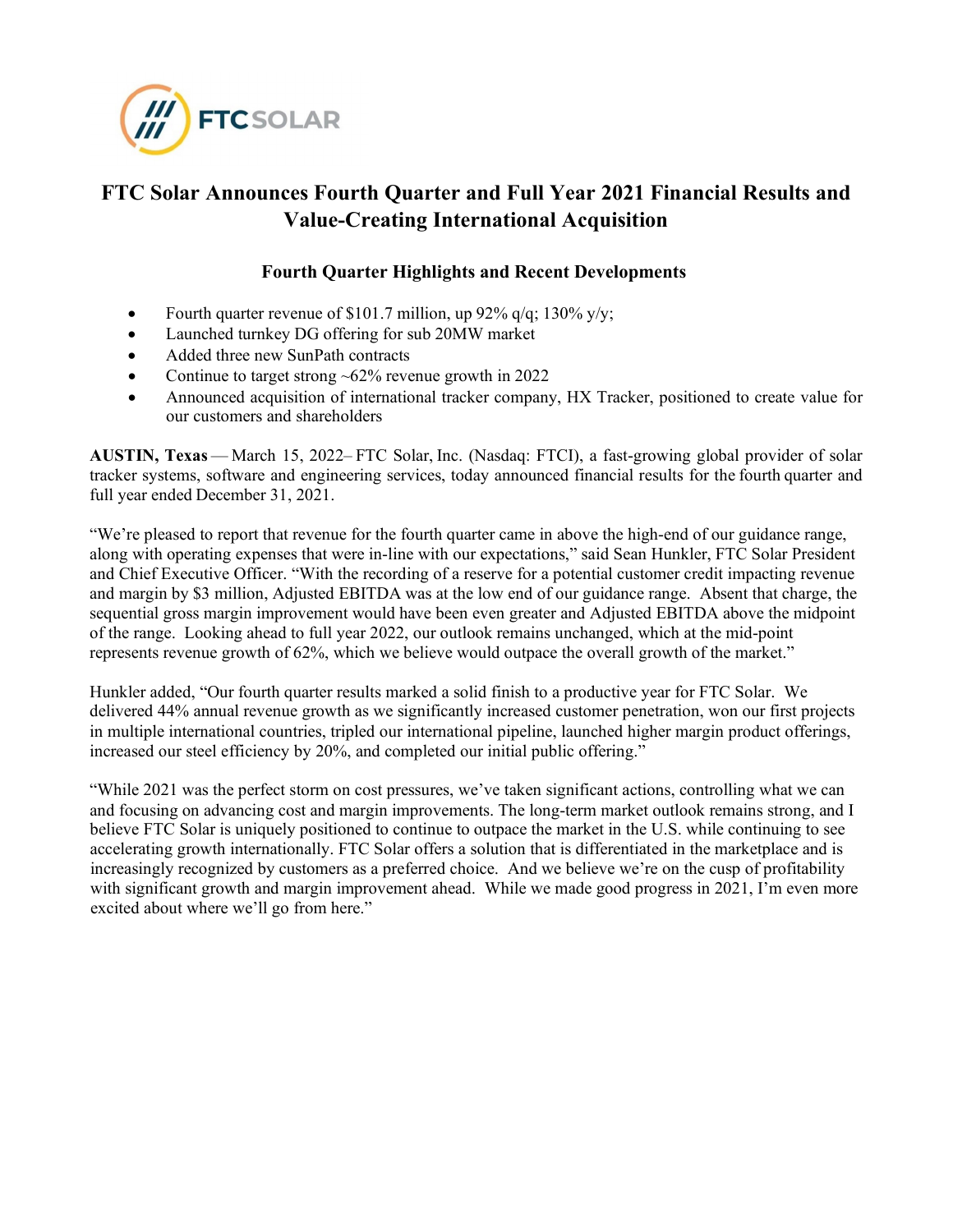# **Summary Financial Performance: Q4 and YTD 2021 compared to Q4 and YTD 2020**

|                                       | <b>GAAP</b>             |                                 |               |            |               | Non-GAAP  |               |            |  |  |
|---------------------------------------|-------------------------|---------------------------------|---------------|------------|---------------|-----------|---------------|------------|--|--|
|                                       |                         | Three months ended December 31, |               |            |               |           |               |            |  |  |
| (in thousands, except per share data) |                         | 2021                            |               | 2020       |               | 2021      |               | 2020       |  |  |
| Revenue                               | \$                      | 101,721                         | \$            | 44,179     | \$            | 101,721   | $\mathcal{S}$ | 44,179     |  |  |
| Gross margin percentage               |                         | $(8.4\%)$                       |               | $(10.9\%)$ |               | $(7.3\%)$ |               | $(10.7\%)$ |  |  |
| Total operating expenses              | \$                      | 14,968                          | \$            | 6,514      | \$            | 8,969     | \$            | 6,150      |  |  |
| Loss from operations                  | \$                      | (23, 543)                       | \$            | (11, 339)  | \$            | (16,350)  | \$            | (10, 898)  |  |  |
| Net loss                              | \$                      | (23, 882)                       | \$            | (9, 728)   | \$            | (16, 653) | \$            | (10, 994)  |  |  |
| Diluted loss per share                | \$                      | (0.25)                          | \$            | (0.15)     | \$            | (0.17)    | \$            | (0.17)     |  |  |
|                                       | Year ended December 31, |                                 |               |            |               |           |               |            |  |  |
|                                       |                         | 2021                            |               | 2020       | 2021          |           |               | 2020       |  |  |
| Revenue                               | \$                      | 270,525                         | $\mathcal{S}$ | 187,352    | $\mathcal{S}$ | 270,525   | $\mathcal{S}$ | 187,352    |  |  |
| Gross margin percentage               |                         | $(12.0\%)$                      |               | $1.9\%$    |               | $(8.6\%)$ |               | $2.1\%$    |  |  |
| Total operating expenses              | \$                      | 94,259                          | \$            | 20,565     | <sup>\$</sup> | 32,518    | \$            | 19,022     |  |  |
| Loss from operations                  | \$                      | (126, 804)                      | S             | (16,926)   | \$            | (55,791)  | \$            | (15,061)   |  |  |
| Net loss                              | \$                      | (106, 589)                      | \$            | (15, 924)  | \$            | (56, 612) | \$            | (15,359)   |  |  |
| Diluted loss per share                | \$                      | (1.24)                          | \$            | (0.23)     | \$            | (0.66)    | \$            | (0.22)     |  |  |

See reconciliations of all non-GAAP to GAAP measures presented in this release in the tables below.

# **Fourth Quarter 2021 Results**

Total fourth quarter revenue was \$101.7 million, which was above our target range due to accelerated production and product delivery, pulling forward revenue we had initially anticipated in Q1. This revenue level represents an increase of 92% compared to the prior quarter driven by higher product volume, and an increase of 130% year-over-year on higher volume and ASP.

GAAP gross loss was \$8.6 million, or 8.4% of revenue compared to \$8.0 million, or 15.2% of revenue in the prior quarter. Non-GAAP gross loss was \$7.4 million, or 7.3% of revenue. The strong improvement quarter over quarter was partially offset by a reserve associated with a potential customer credit that resulted in a \$3 million reduction to fourth quarter revenue and gross margin. The result for this quarter compares to a gross loss of \$4.8 million in the prior year period, with the difference driven primarily by higher logistics cost in 2021 and an increase in employee count and other overhead expenses to support the company's growth trajectory.

GAAP operating expenses were \$15.0 million. On a non-GAAP basis, excluding stock-based compensation and certain other expenses, operating expenses were \$9.0 million, which compares to \$6.2 million in the year-ago quarter. The year-over-year increase was driven primarily by necessary growth in staffing and other publiccompany requirements.

GAAP net loss was \$23.9 million or \$0.25 per share, compared to a loss of \$22.9 million or \$0.24 per share in the prior quarter, and compared to a net loss of \$9.7 million or \$0.15 per share in the year-ago quarter. Adjusted EBITDA loss, which excludes \$3.2 million of stock-based compensation expense, certain consulting and legal fees, severance and other non-cash items, was \$16.4 million. This result compares to an Adjusted EBITDA loss of \$16.1 million in the prior quarter and \$10.9 million in the year-ago quarter.  

Contracted and awarded orders<sup>1</sup> as of March 14 were \$606 million with expected delivery dates in 2022 and beyond.

# **Planned Acquisition**

FTC Solar today announced it has entered into an agreement to acquire an emerging tracker supplier, HX Tracker, to accelerate the company's international expansion.

HX Tracker is an emerging China-based supplier of 1P tracker systems, formed in 2019. Their tracker, launched last year, is designed with a low-steel content and is ideally suited for today's prevalent large-format modules. The company has important direct tracker market engineering expertise and deep connections in the Chinese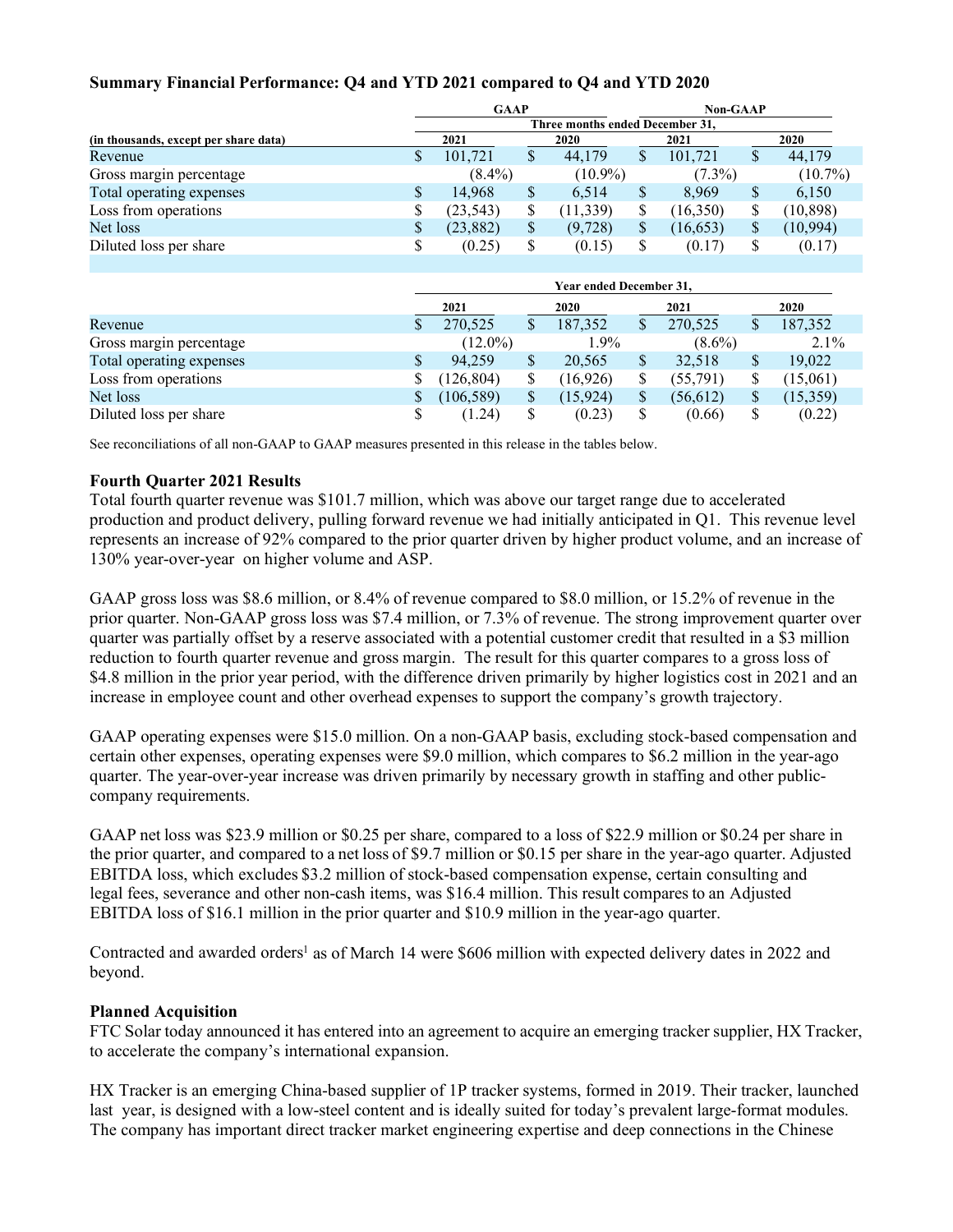market and beyond. HX Tracker has what we believe to be approximately 20 gigawatts of total pipeline<sup>2</sup> opportunities.

# *Key Acquisition Benefits*

- Accelerates FTC Solar's international expansion, providing a strengthened business platform to accelerate growth in China, the Middle East, Africa and other international markets. Of note, China is projected to be one of the top two largest markets for solar trackers outside the U.S. through 2030, with double-digit growth rates.
- Provides complementary technology, adding 1P trackers optimized for low-labor cost international markets. This is a strong complement to FTC Solar's 2P tracker that is designed to be truly differentiated based on its ease of construction and reduced labor hours, which is most advantageous in higher labor cost markets.
- Strengthen capabilities in several key areas including engineering, logistics, supply chain and sales, and significant benefits in product IP and knowhow.
- Enhance growth and profit opportunities with company in faster growing markets, expected to outpace market growth and enhance economies of scale with key logistics and steel suppliers.

# *Transaction Details*

Consideration for the acquisition consists of \$4.3 million in cash and approximately 1.4 million shares. This represents an attractive multiple of approximately 3x 2023 EBITDA. The sellers will also be eligible for an earn-out of approximately 1.6 million shares based on meeting certain performance metrics. Overall, we estimate the transaction can generate \$4 million of EBITDA accretion in 2023, and \$7 million in 2024.

The proposed transaction is expected to close in the second quarter of 2022, subject to satisfaction of customary closing conditions and confirmatory due diligence. As a result, the proposed transaction may not be consummated on a timely basis, or at all.

# **Organizational Updates**

The company announced today that the company's Chief Financial Officer, Patrick Cook, will be taking on a new and expanded role as Chief Commercial Officer overseeing sales, sales engineering, legal, and capital markets activities. At the same time, Phelps Morris has been named Chief Financial Officer, succeeding Patrick. Patrick and Phelps will assume their new positions effective as of March 31, 2022.

"Patrick has been an invaluable asset to FTC Solar," Hunkler continued. "In addition to being our first CFO and building out our finance, accounting and IT infrastructure from the ground up through to becoming a public company, he has been a key driver in nearly every aspect of the company's growth, including customer penetration. I couldn't be more pleased that he has agreed to take on an expanded role with the company. I'm also excited to welcome Phelps to the FTC Solar family. He comes to us with a wealth of experience, keen insights and leadership skills that will serve him well in his role with us. I look forward to working with him and the rest of our leadership team in taking FTC Solar to the next level of success."

Morris has more than 20 years of experience in global finance operations including treasury, capital markets, mergers and acquisitions, risk management and investor relations. He most recently served as Senior Vice President and Treasurer of TrueBlue, a company with \$2.2 billion in revenue, responsible for strategy and execution of treasury and finance related functions. He was previously with SunEdison (formerly MEMC Electronic Materials) from 2009-2016, where he served in multiple roles, including leading the treasury and investor relations functions. Earlier in his career, he served in multiple finance roles for The Dow Chemical Company as well as roles with Duff and Phelps Credit Rating Co. and Skudder Kemper Investments. Morris is a Certified Financial Analyst charterholder and holds an MBA from the University of Michigan.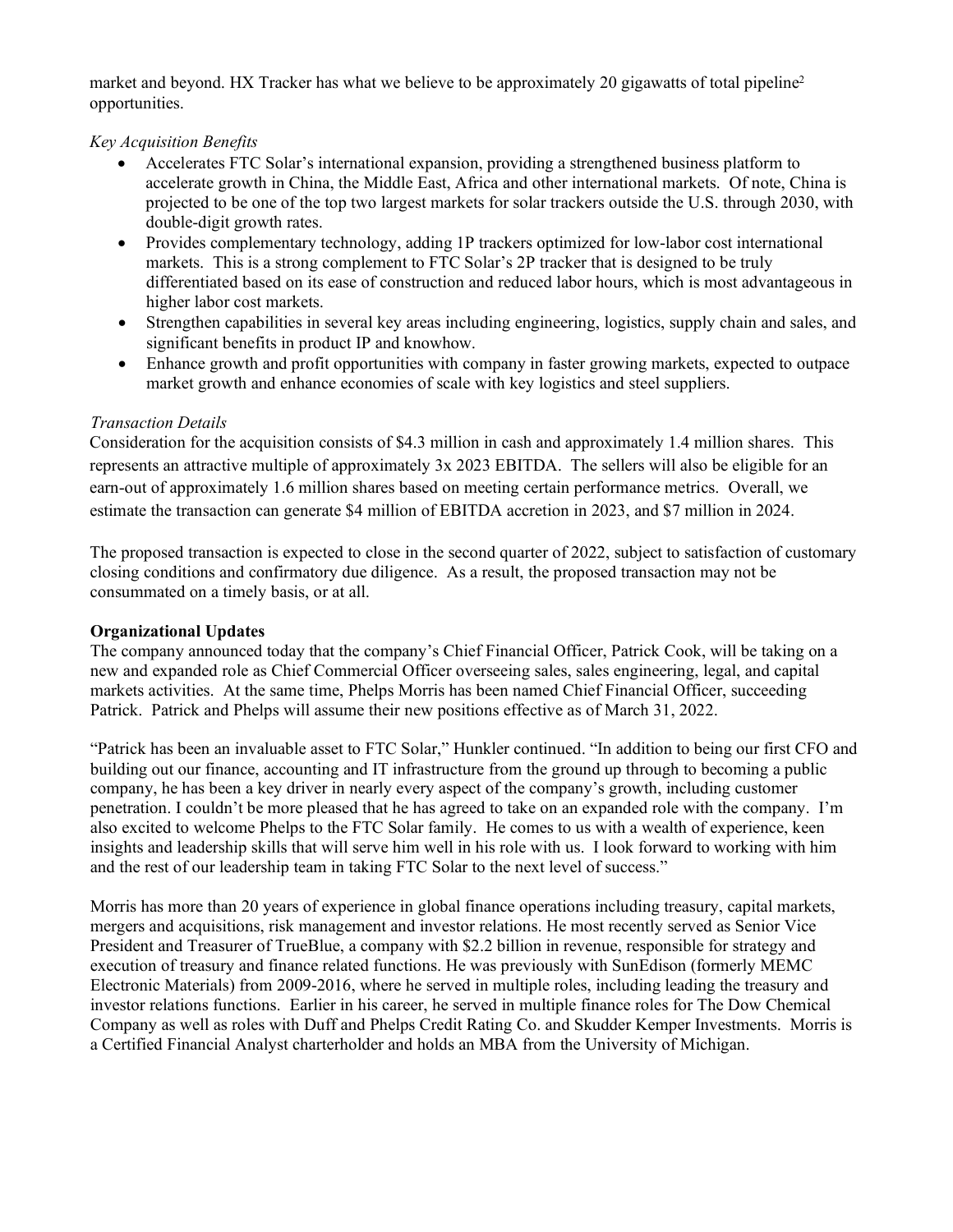# **First Quarter and Full Year 2022 Outlook**

The company's guidance for the full-year 2022 remains unchanged from the figures first provided during our January 18, 2022 business update call. The guidance does not include the impact of the proposed acquisition. Additionally, as discussed previously, the company's 2022 outlook assumes an improvement in regulatory pressures on module availability as well as no significant supply chain disruptions due to COVID-19, and the company continues to closely monitor these impacts. The company is also providing first quarter 2022 guidance as follows. Due to the pull forward in revenue that resulted in higher than targeted revenue in the fourth quarter of 2021, our first quarter guidance differs from the indicative quarterly progression provided on January 18.

| (in millions)               | 4O'21 Guidance            | 40'21 Actual | 10'22 Guidance            | <b>FY 2022 Guidance</b> |
|-----------------------------|---------------------------|--------------|---------------------------|-------------------------|
| Revenue                     | $$70.0 - $80.0$           | \$101.7      | $$55.0 - $65.0$           | $$415.0 - $460.0$       |
| Non-GAAP Gross Margin       | n/a                       | $(7.3\%)$    | $(7.0\%) - 0.0\%$         | $11.0\% - 14.0\%$       |
| Non-GAAP operating expenses | $$9.0 - $10.0$            | \$9.0        | $$12.0 - $13.0$           | $$49.0 - $54.0$         |
| Non-GAAP adjusted EBITDA    | $\{(16.5) - \{(12.5)\}\}$ | \$(16.4)     | $\{(17.5) - \{(13.5)\}\}$ | $\{(4.0) - \$11.0\}$    |

Highlights:

- Targeting achieving quarterly gross margin and adjusted EBITDA breakeven during 2022
- Full-year revenue growth of approximately 62% at midpoint

# **Fourth quarter 2021 Earnings Conference Call**

FTC Solar's senior management will host a conference call for members of the investment community at 8:30 a.m. E.T. today, during which the company will discuss its fourth quarter results, its outlook and other business items. This call will be webcast and can be accessed within the Investor Relations section of FTC Solar's website at investor.ftcsolar.com. A replay of the conference call will also be available on the website for 30 days following the webcast.

1. We define executed contracts and awarded orders as orders that have been documented and signed through a contract, where we are in the process of documenting a contract but for which a contract has not yet been signed, or that are subject to multi-project transactions. In the case of certain projects, including those that are scheduled for delivery on later dates, we have not locked in binding pricing with customers and we instead use estimated average selling price to calculate the revenue included in our executed contracts and awarded orders for such projects. Actual revenue for these projects could differ once contracts with binding pricing are executed.

2. The term 'pipeline' refers to the total amount of uncontracted projects in the solar energy market to which the company has visibility as a potential sale opportunity for its trackers. The size of the acquired company's pipeline does not guarantee future sales results or revenues, which will depend on the ability to convert pipeline opportunities to binding sales orders.

# **About FTC Solar Inc.**

Founded in 2017 by a group of renewable energy industry veterans, FTC Solar is a fast-growing, global provider of solar tracker systems, technology, software, and engineering services. Solar trackers significantly increase energy production at solar power installations by dynamically optimizing solar panel orientation to the sun. FTC Solar's innovative tracker designs provide compelling performance and reliability, with an industry-leading installation cost-per-watt advantage.

# **Forward-Looking Statements**

This press release contains forward looking statements. These statements are not historical facts but rather are based on our current expectations and projections regarding our business, operations and other factors relating thereto. Words such as "may," "will," "could," "would," "should," "anticipate," "predict," "potential," "continue," "expects," "intends," "plans," "projects," "believes," "estimates" and similar expressions are used to identify these forward-looking statements. These statements are only predictions and as such are not guarantees of future performance and involve risks, uncertainties and assumptions that are difficult to predict. With respect to the proposed acquisition discussed in this press release, these risks, uncertainties and assumptions include risks related to (1) the occurrence of any event, change or other circumstances that could give rise to the termination of the negotiations and of the definitive agreement with respect to the proposed acquisition, (2) the inability to complete the proposed acquisition, including due to failure to satisfy the closing conditions, (3) the impact of the ongoing COVID-19 pandemic on the parties' ability to conduct diligence, negotiate and consummate the proposed acquisition, (4) the disruption of our current plans and operations as a result of time and effort necessary to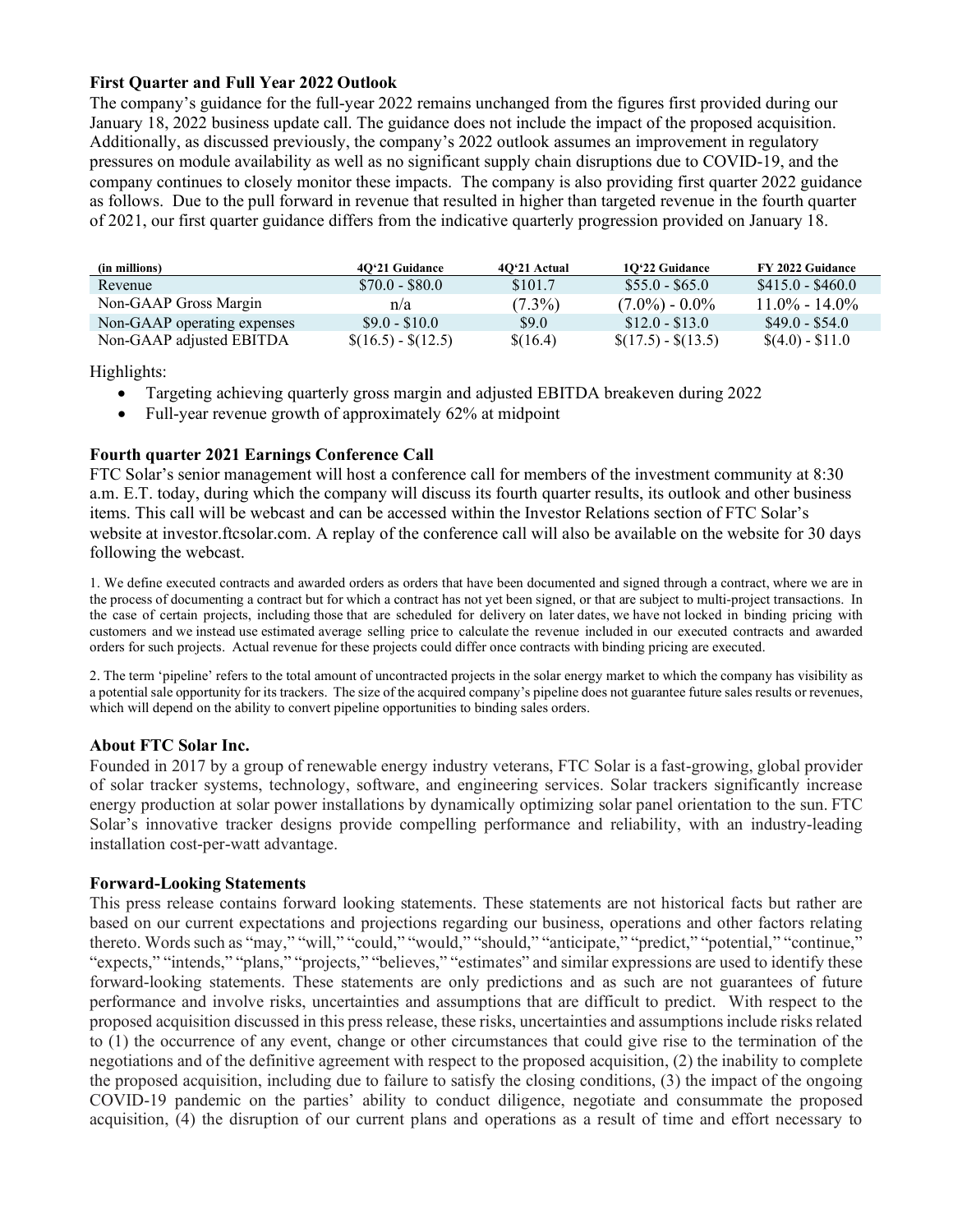consummate the proposed acquisition, (5) costs related to the proposed acquisition, (6) the inability to successfully merge goals and technology with the proposed acquisition company, if the acquisition is consummated, (7) the ability to recognize the anticipated benefits of the proposed acquisition (including expected orders and revenues for the proposed acquisition company, the expected EBITDA accretion and pipeline opportunities provided by the proposed acquisition company, which are based on our reasonable due diligence of such company and the information and representations that such company has made to us), which may be affected by, among other things, competition, brand recognition, the ability of the combined companies to grow and manage growth profitably and retain their key employees, (8) the failure of the combined companies to effectively scale tracker systems and solutions in certain international markets and (9) changes in applicable laws or regulations that impact the feasibility of the acquisition or the operations of the combined companies. You should not rely on our forwardlooking statements as predictions of future events, as actual results may differ materially from those in the forwardlooking statements because of several factors, including those described in more detail above and in our filings with the U.S. Securities and Exchange Commission, including the section entitled "Risk Factors" contained therein. FTC Solar undertakes no duty or obligation to update any forward-looking statements contained in this release as a result of new information, future events or changes in its expectations, except as required by law.

#### **FTC Solar Investor Contact:**

Bill Michalek Vice President, Investor Relations FTC Solar T: (737) 241-8618 E: IR@FTCSolar.com

**FTC Solar Media Contact:** Scott Deitz On behalf of FTC Solar T: (336) 908-7759

# # #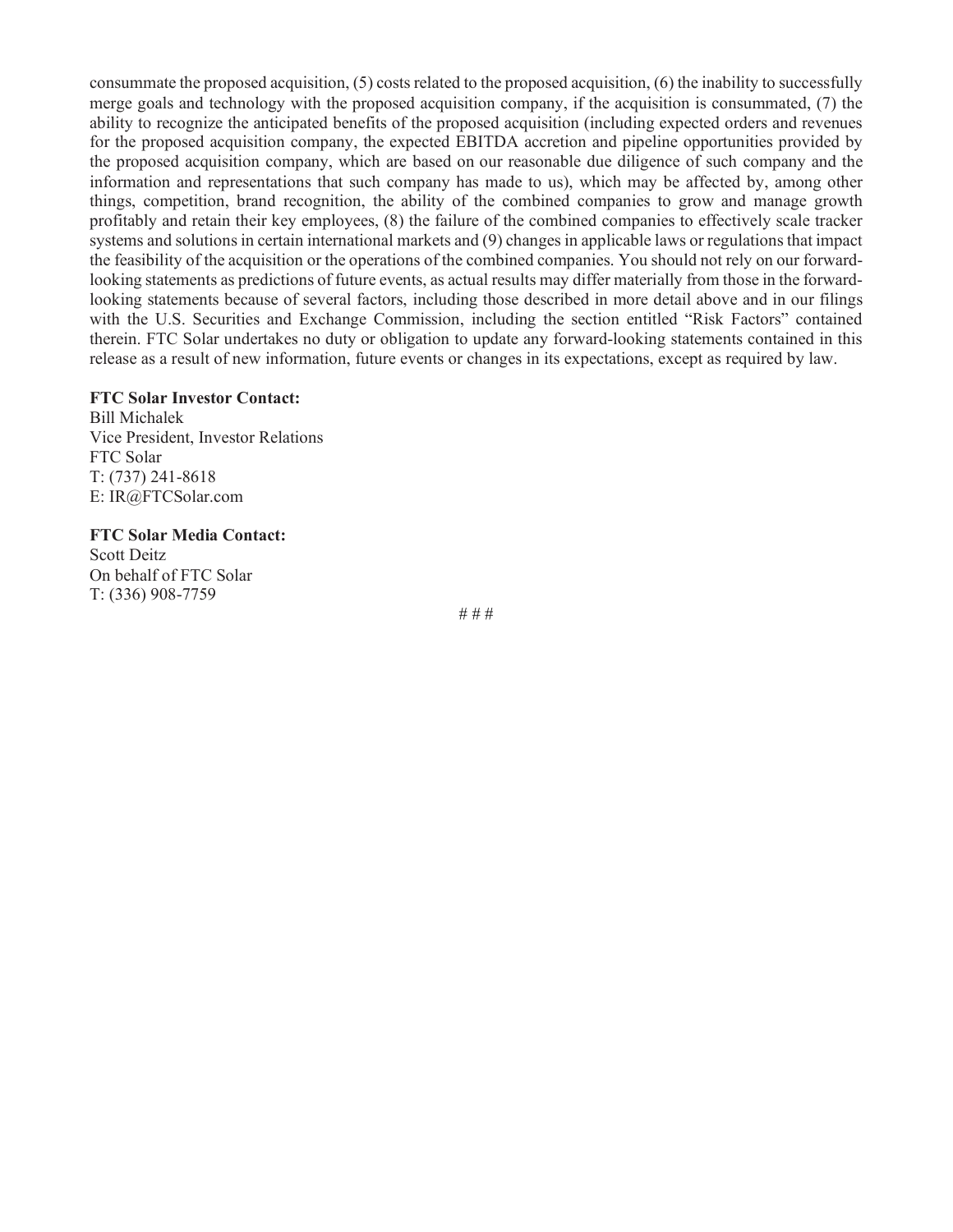#### **FTC Solar, Inc. Condensed Consolidated Statements of Comprehensive Loss (unaudited)**

|                                                    | Three months ended December 31, |             |               |            | Year ended December 31, |                          |            |
|----------------------------------------------------|---------------------------------|-------------|---------------|------------|-------------------------|--------------------------|------------|
| (in thousands, except shares and per share data)   |                                 | 2021        |               | 2020       |                         | 2021                     | 2020       |
| Revenue:                                           |                                 |             |               |            |                         |                          |            |
| Product                                            | \$                              | 89,598      | $\mathcal{S}$ | 36,728     | \$                      | $\mathcal{S}$<br>227,397 | 158,925    |
| Service                                            |                                 | 12,123      |               | 7,451      |                         | 43,128                   | 28,427     |
| Total revenue                                      |                                 | 101,721     |               | 44,179     |                         | 270,525                  | 187,352    |
| Cost of revenue:                                   |                                 |             |               |            |                         |                          |            |
| Product                                            |                                 | 92,185      |               | 41,084     |                         | 239,149                  | 155,967    |
| Service                                            |                                 | 18,111      |               | 7,920      |                         | 63,921                   | 27,746     |
| Total cost of revenue                              |                                 | 110,296     |               | 49,004     |                         | 303,070                  | 183,713    |
| Gross profit (loss)                                |                                 | (8,575)     |               | (4,825)    |                         | (32, 545)                | 3,639      |
| Operating expenses                                 |                                 |             |               |            |                         |                          |            |
| Research and development                           |                                 | 1,887       |               | 1,175      |                         | 11,540                   | 5,222      |
| Selling and marketing                              |                                 | 402         |               | 1,171      |                         | 6,823                    | 3,545      |
| General and administrative                         |                                 | 12,679      |               | 4,168      |                         | 75,896                   | 11,798     |
| Total operating expenses                           |                                 | 14,968      |               | 6,514      |                         | 94,259                   | 20,565     |
| <b>Loss from operations</b>                        |                                 | (23, 543)   |               | (11, 339)  |                         | (126, 804)               | (16, 926)  |
| Interest expense, net                              |                                 | (299)       |               | (61)       |                         | (814)                    | (364)      |
| Gain from disposal of investment in unconsolidated |                                 |             |               |            |                         |                          |            |
| subsidiary                                         |                                 |             |               |            |                         | 20,829                   |            |
| Gain (loss) on extinguishment of debt              |                                 |             |               | (41)       |                         | 790                      | (116)      |
| Other expense                                      |                                 | (8)         |               | 1          |                         | (67)                     |            |
| Income (loss) from unconsolidated subsidiary       |                                 |             |               | 1,744      |                         | (354)                    | 1,399      |
| Loss before income taxes                           |                                 | (23, 850)   |               | (9,696)    |                         | (106, 420)               | (16,007)   |
| (Provision) benefit for income taxes               |                                 | (32)        |               | (32)       |                         | (169)                    | 83         |
| <b>Net loss</b>                                    |                                 | (23, 882)   |               | (9, 728)   |                         | (106, 589)               | (15, 924)  |
| Other comprehensive income (loss):                 |                                 |             |               |            |                         |                          |            |
| Foreign currency translation adjustments           |                                 | 1           |               | 17         |                         | 10                       | (3)        |
| <b>Comprehensive loss</b>                          | \$                              | (23, 881)   | $\mathcal{S}$ | (9,711)    | $\overline{\$}$         | $(106, 579)$ \$          | (15, 927)  |
| Net loss per share:                                |                                 |             |               |            |                         |                          |            |
| <b>Basic</b>                                       | \$                              | $(0.25)$ \$ |               | (0.15)     | \$                      | $(1.24)$ \$              | (0.23)     |
| Diluted                                            | \$                              | $(0.25)$ \$ |               | (0.15)     | \$                      | $(1.24)$ \$              | (0.23)     |
| Weighted-average common shares outstanding:        |                                 |             |               |            |                         |                          |            |
| <b>Basic</b>                                       |                                 | 96,021,632  |               | 65,922,933 |                         | 86,043,051               | 68,810,533 |
| Diluted                                            |                                 | 96,021,632  |               | 65,922,933 |                         | 86,043,051               | 68,810,533 |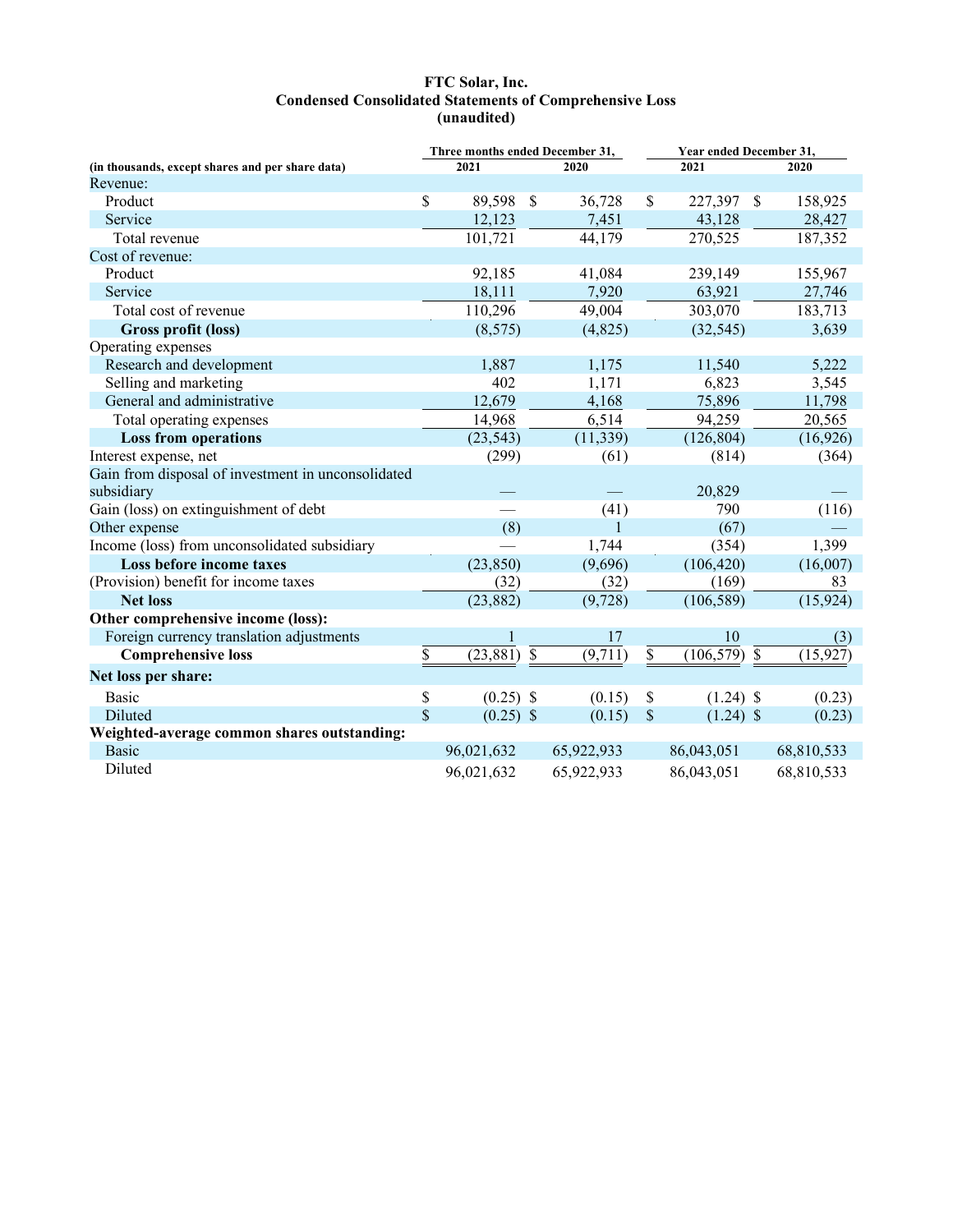#### **FTC Solar, Inc. Condensed Consolidated Balance Sheets (unaudited)**

|                                                                                     | December 31,<br>2021 | December 31,<br>2020 |           |  |
|-------------------------------------------------------------------------------------|----------------------|----------------------|-----------|--|
| (in thousands, except shares and per share data)<br><b>ASSETS</b>                   |                      |                      |           |  |
| <b>Current assets</b>                                                               |                      |                      |           |  |
| Cash and cash equivalents                                                           | \$<br>102,185        | $\mathbb{S}$         | 32,359    |  |
| Restricted cash                                                                     |                      |                      | 1,014     |  |
| Accounts receivable, net                                                            | 107,548              |                      | 23,734    |  |
| Inventories                                                                         | 8,860                |                      | 1,686     |  |
| Prepaid and other current assets                                                    | 17,186               |                      | 6,924     |  |
| Total current assets                                                                | 235,779              |                      | 65,717    |  |
| Operating lease right-of-use assets                                                 | 1,733                |                      | 571       |  |
| Property and equipment, net                                                         | 1,582                |                      | 311       |  |
| Investments in unconsolidated subsidiary                                            |                      |                      | 1,857     |  |
| Other assets                                                                        | 3,926                |                      | 2,937     |  |
| <b>Total assets</b>                                                                 | \$<br>243,020        | $\mathbb{S}$         | 71,393    |  |
| <b>LIABILITIES AND STOCKHOLDERS' EQUITY</b>                                         |                      |                      |           |  |
| <b>Current liabilities</b>                                                          |                      |                      |           |  |
| Accounts payable                                                                    | \$<br>39,264         | \$                   | 17,127    |  |
| Short-term debt                                                                     |                      |                      | 1,000     |  |
| Accrued expenses                                                                    | 47,860               |                      | 13,555    |  |
| Accrued interest - related party                                                    |                      |                      | 207       |  |
| Income taxes payable                                                                | 47                   |                      | 79        |  |
| Deferred revenue                                                                    | 1,421                |                      | 22,980    |  |
| Other current liabilities                                                           | 4,656                |                      | 4,861     |  |
| Total current liabilities                                                           | 93,248               |                      | 59,809    |  |
| Long-term debt                                                                      |                      |                      | 784       |  |
| Operating lease liability, net of current portion                                   | 1,340                |                      | 355       |  |
| Deferred income taxes                                                               |                      |                      |           |  |
| Other non-current liabilities                                                       | 5,566                |                      | 2,994     |  |
| Total liabilities                                                                   | 100,154              |                      | 63,942    |  |
| Commitments and contingencies                                                       |                      |                      |           |  |
| Stockholders' equity                                                                |                      |                      |           |  |
| Preferred stock par value of \$0.0001 per share, 10,000,000 shares authorized; none |                      |                      |           |  |
| issued as of December 31, 2021 and December 31, 2020                                |                      |                      |           |  |
| Common stock par value of \$0.0001 per share, 850,000,000 shares                    |                      |                      |           |  |
| authorized; 92,619,641 and 66,155,340 shares issued and outstanding as of           |                      |                      |           |  |
| December 31, 2021 and December 30, 2020                                             | 9                    |                      | 1         |  |
| Treasury stock, at cost; 10,762,566 and 9,896,666 shares as of December 31, 2021    |                      |                      |           |  |
| and December 31, 2020                                                               |                      |                      |           |  |
| Additional paid-in capital                                                          | 292,082              |                      | 50,096    |  |
| Accumulated other comprehensive income (loss)                                       | 7                    |                      | (3)       |  |
| Accumulated deficit                                                                 | (149, 232)           |                      | (42, 643) |  |
| <b>Total stockholders' equity</b>                                                   | 142,866              |                      | 7,451     |  |
| Total liabilities and stockholders' equity                                          | \$<br>243,020        | \$                   | 71,393    |  |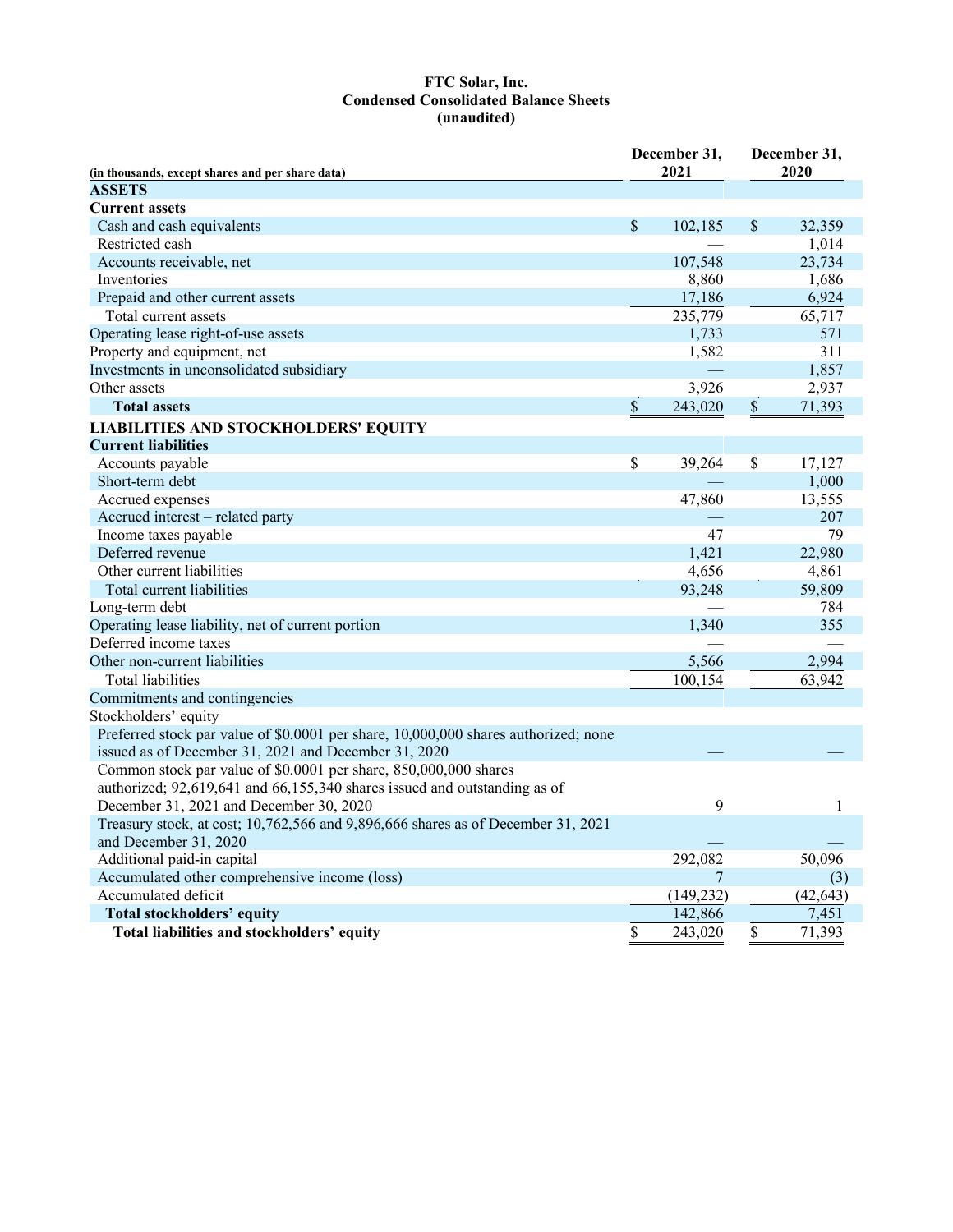#### **FTC Solar, Inc. Condensed Consolidated Statements of Cash Flows (unaudited)**

|                                                                  |                               | Year ended December 31, |           |  |
|------------------------------------------------------------------|-------------------------------|-------------------------|-----------|--|
| (in thousands)                                                   | 2021                          | 2020                    | 2019      |  |
| <b>Cash flows from operating activities</b>                      |                               |                         |           |  |
| Net loss                                                         | \$<br>$(106, 589)$ \$         | $(15,924)$ \$           | (13, 495) |  |
| Adjustments to reconcile net loss to cash used in operating      |                               |                         |           |  |
| activities:                                                      |                               |                         |           |  |
| Stock-based compensation                                         | 61,765                        | 1,818                   | 906       |  |
| Depreciation and amortization                                    | 232                           | 47                      | 412       |  |
| Amortization of debt issue costs                                 | 461                           |                         |           |  |
| Reserve for obsolete and slow-moving inventory                   | 90                            |                         |           |  |
| (Gain) loss from unconsolidated subsidiary                       | 354                           | (1, 399)                | 709       |  |
| Gain from disposal of investment in unconsolidated subsidiary    | (20, 829)                     |                         |           |  |
| (Gain) loss on extinguishment of debt                            | (790)                         | 116                     |           |  |
| Warranty provision                                               | 5,831                         | 7,866                   | 2,057     |  |
| Warranty recoverable from manufacturer                           | (928)                         | (1,021)                 | (284)     |  |
| Bad debt expense (credit)                                        | (91)                          | 24                      | 444       |  |
| Deferred income taxes                                            |                               | (3)                     | (3)       |  |
| Lease expense and other non-cash items                           | 458                           | 50                      | 89        |  |
| Impact on cash from changes in operating assets and liabilities: |                               |                         |           |  |
| Accounts receivable, net                                         | (83, 723)                     | (9,710)                 | (13, 838) |  |
| Inventories                                                      | (7,264)                       | 2,819                   | (4,505)   |  |
| Prepaid and other current assets                                 | (10, 237)                     | (2, 847)                | (3, 154)  |  |
| Other assets                                                     | (2,137)                       | (1,672)                 | (156)     |  |
| Accounts payable                                                 | 21,659                        | 10,076                  | 7,781     |  |
| Accruals and other current liabilities                           | 34,095                        | 7,162                   | 3,389     |  |
| Accrued interest - related party debt                            |                               | (78)                    | (289)     |  |
| Deferred revenue                                                 | (21, 559)                     | 3,107                   | 19,683    |  |
| Other non-current liabilities                                    | (3,259)                       | 496                     | 1         |  |
| Lease payments and other, net                                    | (393)                         | (298)                   | (1)       |  |
| Net cash used in operating activities                            | (132, 854)                    | 629                     | (254)     |  |
| Cash flows from investing activities:                            |                               |                         |           |  |
| Purchases of property and equipment                              | (1,025)                       | (256)                   | (18)      |  |
| Proceeds from disposal of investment in and distributions        |                               |                         |           |  |
| received from unconsolidated subsidiary                          | 22,332                        | 2,124                   |           |  |
| Net cash provided by (used in) investing activities              | 21,307                        | 1,868                   | (18)      |  |
| Cash flows from financing activities:                            |                               |                         |           |  |
| Proceeds from borrowings                                         |                               | 784                     | 1,000     |  |
| Repayments of borrowings (related party borrowings in 2020)      | (1,000)                       | (7,000)                 |           |  |
| Repurchase and retirement of common stock held by related        |                               |                         |           |  |
| parties                                                          | (54, 155)                     |                         |           |  |
| Offering costs paid                                              | (5,948)                       | (1, 140)                |           |  |
| Proceeds from stock issuance                                     | 241,155                       | 30,000                  | 6,000     |  |
| Proceeds from stock option exercises                             | 317                           |                         |           |  |
| Net cash provided by financing activities                        | 180,369                       | 22,644                  | 7,000     |  |
| Effect of exchange rate changes on cash and restricted cash      | (10)                          | (3)                     |           |  |
| Net increase in cash and restricted cash                         | 68,812                        | 25,138                  | 6,728     |  |
| Cash and restricted cash at beginning of period                  | 33,373                        | 8,235                   | 1,507     |  |
| Cash and restricted cash at end of period                        | \$<br>$\mathbb{S}$<br>102,185 | 33,373<br>$\mathbb{S}$  | 8,235     |  |

# **Notes to Reconciliations of Non-GAAP Financial Measures to Nearest Comparable GAAP Measures**

We present Non-GAAP gross profit (loss), Non-GAAP operating expense, Non-GAAP operating loss, Non-GAAP Adjusted EBITDA, Adjusted net loss and Adjusted EPS as supplemental measures of our performance. We define Adjusted EBITDA as net loss plus (i) income tax (benefit) or expense, (ii) interest expense, (iii) depreciation expense, (iv) amortization of intangibles, (v) amortization of debt issuance costs, (vi) stock-based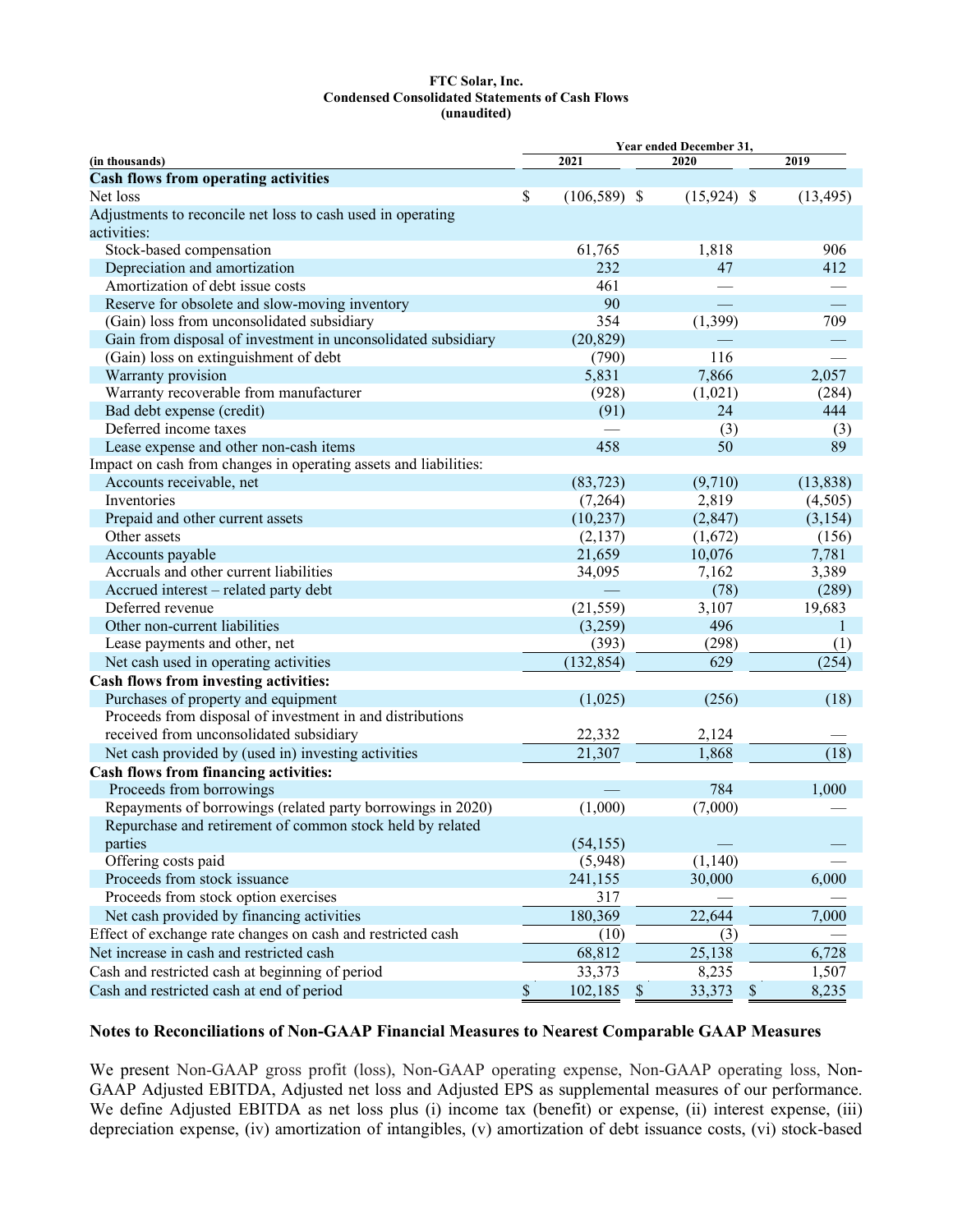compensation (vii) gain on extinguishment of debt, (viii) gain from disposal of our investment in an unconsolidated subsidiary,  $(ix)$  non-routine legal fees,  $(x)$  severance,  $(xi)$  other costs and  $(xii)$  loss from unconsolidated subsidiary. We define Adjusted net loss as net loss plus (i) amortization of intangibles, (ii) amortization of debt issuance costs (iii) stock-based compensation, (iv) gain on extinguishment of debt, (v) gain from disposal in equity investment, (vi) non-routine legal fees, (vii) severance, (viii) other costs, (ix) loss from unconsolidated subsidiary and (x) income tax expense of adjustments. Adjusted EPS is defined as Adjusted Non-GAAP net loss per share using our weighted average basic and diluted shares outstanding.

Non-GAAP gross profit (loss), Non-GAAP operating expense, Non-GAAP operating loss, Non-GAAP Adjusted EBITDA, Adjusted net loss and Adjusted EPS are intended as supplemental measures of performance that are neither required by, nor presented in accordance with U.S. generally accepted accounting principles ("GAAP"). We present these non-GAAP measures, many of which are commonly used by investors and analysts, because we believe they assist those investors and analysts in comparing our performance across reporting periods and on an ongoing basis, as well as against other entities, by excluding items that we do not believe are indicative of our core operating performance. In addition, we use Adjusted EBITDA, Adjusted Non-GAAP net loss and Adjusted EPS to evaluate the effectiveness of our business strategies.

Non-GAAP gross profit (loss), Non-GAAP operating expense, Non-GAAP operating loss, Non-GAAP Adjusted EBITDA, Adjusted net loss and Adjusted EPS should not be considered in isolation or as substitutes for performance measures calculated in accordance with GAAP and you should not rely on any single financial measure to evaluate our business. These Non-GAAP financial measures, when presented, are reconciled to the most closely applicable GAAP measure as disclosed below.

The following table reconciles Non-GAAP gross profit (loss) to the most closely related GAAP measure for the three and twelve months ended December 31, 2021 and 2020, respectively:

|                                    | Three months ended December 31, |           |      |            |      | Year ended December 31, |  |             |
|------------------------------------|---------------------------------|-----------|------|------------|------|-------------------------|--|-------------|
| (in thousands, except percentages) |                                 | 2021      | 2020 |            | 2021 |                         |  | <b>2020</b> |
| <b>GAAP</b> revenue                |                                 | 101,721   |      | 44,179     |      | 270,525                 |  | 187,352     |
| GAAP gross profit (loss)           | Φ                               | (8, 575)  |      | (4,825)    | Φ    | (32, 545)               |  | 3,639       |
| Depreciation expense               |                                 | 47        |      |            |      | 94                      |  |             |
| Stock-based compensation           |                                 | 523       |      | 77         |      | 8.094                   |  | 322         |
| Severance                          |                                 |           |      |            |      | 295                     |  |             |
| Other costs                        |                                 | 624       |      |            |      | 789                     |  |             |
| Non-GAAP gross profit (loss)       |                                 | (7,381)   |      | (4,748)    |      | (23, 273)               |  | 3,961       |
| Non-GAAP gross margin percentage   |                                 | $(7.3\%)$ |      | $(10.7\%)$ |      | $(8.6\%)$               |  | $2.1\%$     |

The following table reconciles Non-GAAP operating expenses to the most closely related GAAP measure for the three and twelve months ended December 31, 2021 and 2020, respectively:

|                             |    |           | Three months ended December 31, | Year ended December 31, |           |      |          |
|-----------------------------|----|-----------|---------------------------------|-------------------------|-----------|------|----------|
| (in thousands)              |    | 2021      | 2020                            |                         | 2021      | 2020 |          |
| GAAP operating expenses     | ۰D | 14,968 \$ | 6,514                           | S                       | 94,259    | - 85 | 20,565   |
| Depreciation expense        |    | (90)      | (4)                             |                         | (138)     |      | (14)     |
| Amortization expense        |    |           |                                 |                         |           |      | (33)     |
| Stock-based compensation    |    | (2,711)   | (360)                           |                         | (53, 671) |      | (1, 496) |
| Non-routine legal fees      |    | (1,013)   |                                 |                         | (2,791)   |      |          |
| Severance                   |    | (1,003)   |                                 |                         | (1,003)   |      |          |
| Other (costs) credits       |    | (1,182)   |                                 |                         | (4,138)   |      |          |
| Non-GAAP operating expenses |    | 8,969     | 6,150                           |                         | 32,518    |      | 19.022   |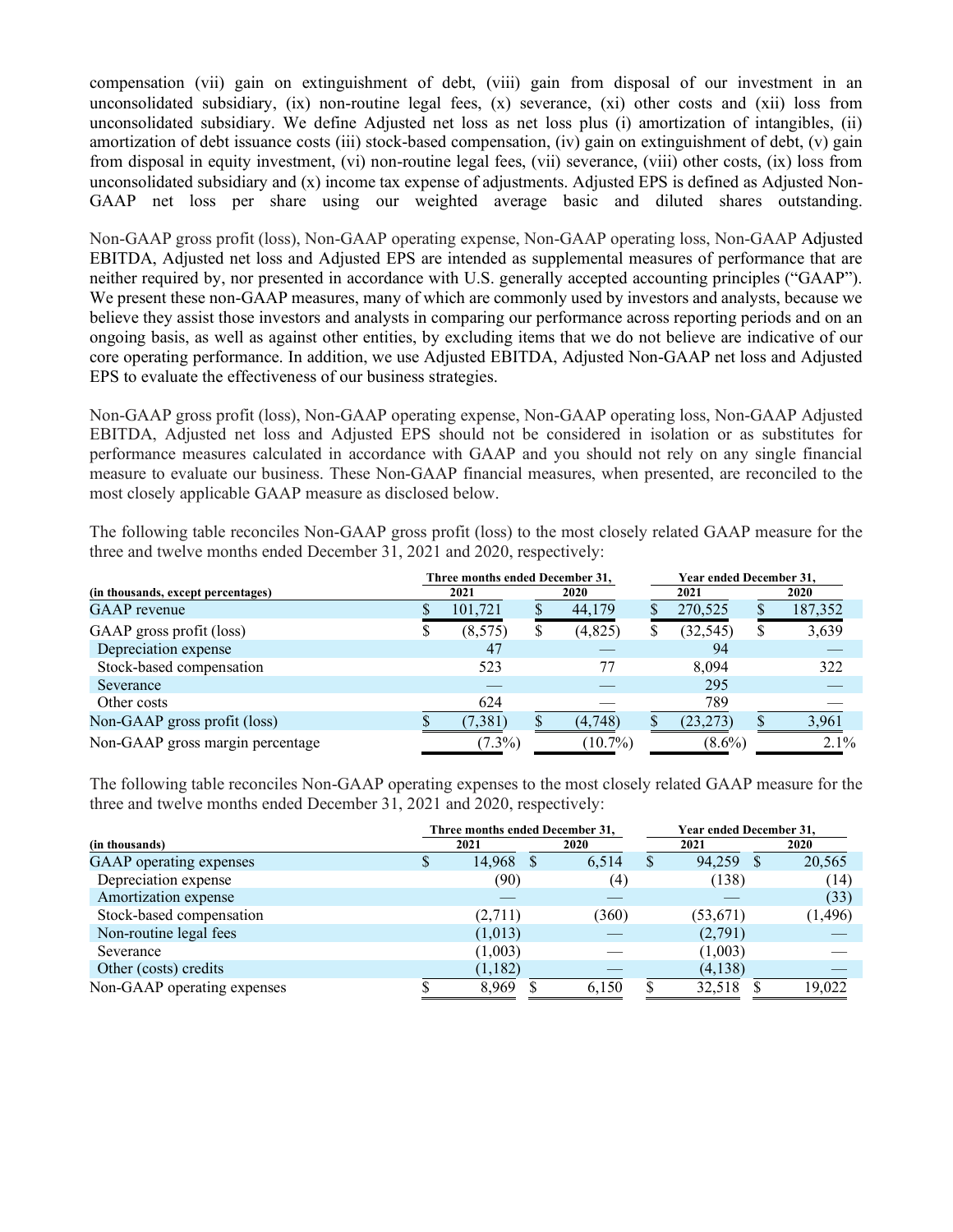The following table reconciles Non-GAAP operating loss to the most closely related GAAP measure for the three and twelve months ended December 31, 2021 and 2020, respectively:

|                               |   | Three months ended December 31, |           |          | Year ended December 31, |             |
|-------------------------------|---|---------------------------------|-----------|----------|-------------------------|-------------|
| (in thousands)                |   | 2021                            | 2020      |          | 2021                    | <b>2020</b> |
| GAAP loss from operations     | P | $(23,543)$ \$                   | (11, 339) | <b>S</b> | $(126, 804)$ \$         | (16,926)    |
| Depreciation expense          |   | 137                             |           |          | 232                     | 14          |
| Amortization expense          |   |                                 |           |          |                         | 33          |
| Stock-based compensation      |   | 3.234                           | 437       |          | 61,765                  | 1,818       |
| Non-routine legal fees        |   | 1,013                           |           |          | 2,791                   |             |
| Severance                     |   | 1,003                           |           |          | 1,298                   |             |
| Other costs                   |   | 1,806                           |           |          | 4,927                   |             |
| Non-GAAP loss from operations |   | (16,350)                        | (10, 898) |          | (55,791) \$             | (15,061)    |

The following table reconciles Non-GAAP Adjusted EBITDA, Adjusted net loss and Adjusted EPS to the most closely related GAAP measure for the three months ended December 31, 2021 and 2020, respectively:

| Three months ended December 31, |                                  |                           |            |                     |                                  |               |                             |
|---------------------------------|----------------------------------|---------------------------|------------|---------------------|----------------------------------|---------------|-----------------------------|
|                                 |                                  |                           |            | 2020                |                                  |               |                             |
|                                 | <b>Adjusted</b><br><b>EBITDA</b> |                           | Loss       |                     | <b>Adjusted</b><br><b>EBITDA</b> |               | <b>Adjusted Net</b><br>Loss |
| \$                              | (23, 882)                        | $\boldsymbol{\mathsf{S}}$ | (23, 882)  | $\mathcal{S}$       | (9, 728)                         | $\mathcal{S}$ | (9, 728)                    |
|                                 |                                  |                           |            |                     |                                  |               |                             |
|                                 | 32                               |                           |            |                     | 32                               |               |                             |
|                                 | 299                              |                           |            |                     | 61                               |               |                             |
|                                 |                                  |                           | 173        |                     |                                  |               |                             |
|                                 | 137                              |                           |            |                     | 4                                |               |                             |
|                                 |                                  |                           |            |                     |                                  |               |                             |
|                                 | 3,234                            |                           | 3,234      |                     | 437                              |               | 437                         |
|                                 |                                  |                           |            |                     | 41                               |               | 41                          |
|                                 | 1,013                            |                           | 1,013      |                     |                                  |               |                             |
|                                 | 1,003                            |                           | 1,003      |                     |                                  |               |                             |
|                                 | 1,806                            |                           | 1,806      |                     |                                  |               |                             |
|                                 |                                  |                           |            |                     | (1,744)                          |               | (1,744)                     |
|                                 |                                  |                           |            |                     |                                  |               |                             |
| \$                              | (16,358)                         | $\mathcal{S}$             | (16, 653)  | $\mathbb{S}$        | (10, 897)                        | $\mathbb{S}$  | (10, 994)                   |
|                                 |                                  |                           |            |                     |                                  |               |                             |
|                                 |                                  |                           |            |                     |                                  |               |                             |
|                                 |                                  |                           |            |                     |                                  |               |                             |
|                                 | N/A                              | \$                        | (0.17)     |                     | N/A                              | \$            | (0.17)                      |
|                                 | N/A                              | \$                        | (0.17)     |                     | N/A                              | \$            | (0.17)                      |
|                                 |                                  |                           |            |                     |                                  |               |                             |
|                                 |                                  |                           |            |                     |                                  |               |                             |
|                                 | N/A                              |                           | 96,021,632 |                     | N/A                              |               | 65,922,933                  |
|                                 | N/A                              |                           | 96,021,632 |                     | N/A                              |               | 65,922,933                  |
|                                 |                                  |                           | 2021       | <b>Adjusted Net</b> |                                  |               |                             |

(a) Non-routine legal fees represent legal fees incurred for matters that were not ordinary or routine to the operations of the business.

(b) Severance costs were incurred related to an agreement with an employee due to restructuring changes.

(c) Other costs include costs attributable to our IPO.

(d) Our management excludes the income (loss) prior to sale arising from an interest we held in an unconsolidated subsidiary when evaluating our operating performance.